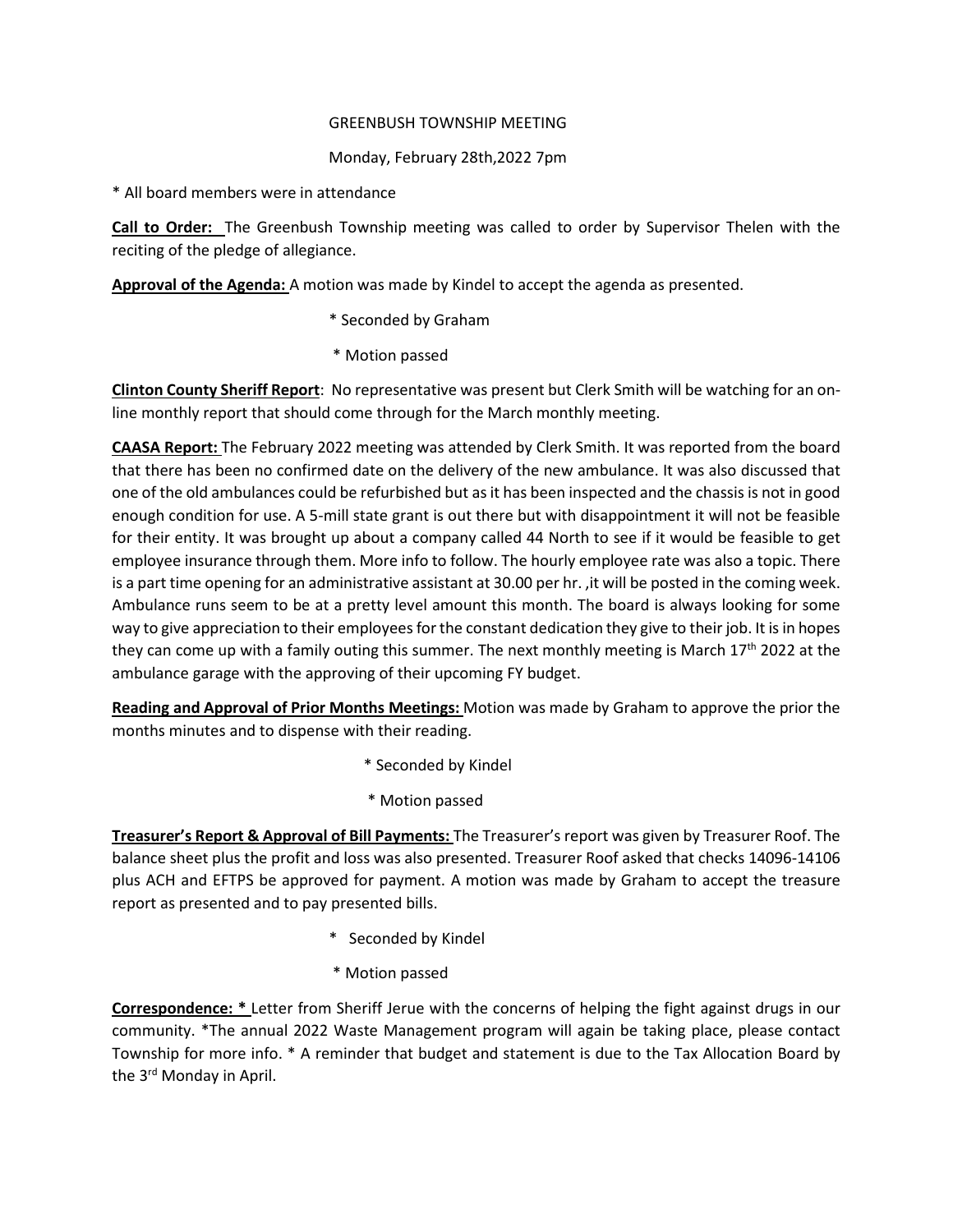**Public Comment:** Resident Mr. Snider was in attendance with pictures and information on a water incident that happened to his house's basement on Hall Rd. He was appreciative of the help from the Road Commission and the notice that Supervisor Thelen had given to the RC. It was decided that a tube being put in the road would solve this problem from happening again. This will take place this summer.

**St. Johns Fire Department: Chief Jordan Whitford-** Chief Whitford introduced himself on behalf of the St. Johns Fire Department as their new Chief, he is a local resident, works for the city waste water dept., his wife is a teacher in the St. Johns school system and they are residents in our township. He felt it was important to give us an update on the department's operations. There have been 5 new hires, which is very well received. There is also a new engine that replaces the mini pumper they had and this will benefit with much more water capacity. It was asked if a brush truck of some kind might be in the future? But as of now the cost is way over \$ 100,00.00 and it would be great but felt they could not afford it as of now. They do have a ranger that is decked out and proves to be quite handy. Chief Whiford was also very pleased that his men are partaking in an ice rescue class that will make them certified by2023 for ice rescues, being we have so many more accessible water ways in our community. Again, he thanked Greenbush Township for contracting with the St. Johns Fire Department.

**County Commissioner Report-Kam Washburn**: Broad ban surveys have come back to the county with many opinions and questions so the commissioners have decided to hold a meeting at the Clinton County Court House on February 16<sup>th</sup> at 6pm for township officials. This will in hopes help the townships to answer questions to their residents and to be better informed on the matter. The commissioners have voted to open up the Smith Hall for the 4-H fair this year. Also, it was reported that the 18-mill bond for the new Road Commission buildings have had some of the bids come in a bit higher and they are working on those adjustments.

**Assessor Report-Beth Botke**: Assessments have been sent out and Botke did use KCI for mailing which did save some money. All BOR members have been trained and are ready for their BOR scheduled time and appointments. Assessment ratios for Greenbush Township are \*Agricultural 47.09\*\*1.06180 / \*Residential 47.03\*\*1.06315 / Industrial\*46.43\*\*1.07689 / Commercial\*51.09\*\*.97867 / Developmental\*NC\*\*NC Personal Property\* 50.00\*\*1.0000

**OLD BUSINESS** \* Road Report- The 2022 chloride contract was presented by Clerk Smith It was priced out at 38,812.50 for three applications. Supervisor Thelen said the RC had indicated to him that we would have the applications before the holidays this year. Being there was not any clarification on the dates the board was not willing to sign the contract. It was suggested that Clerk Smith get in contact with the RC to see if they could verify some dates before we signed the contract. All other road updates seem to be in a good time line order for the end of our fiscal year. Members of the board will be meeting with the RC on March 17<sup>th</sup> to start looking into road projects for FY 2022-23

\*Ambulance Budget- a motion was made by Roof to bring the previous discussion off the table.

- \*Seconded by Kindel
- \* Motion Passed